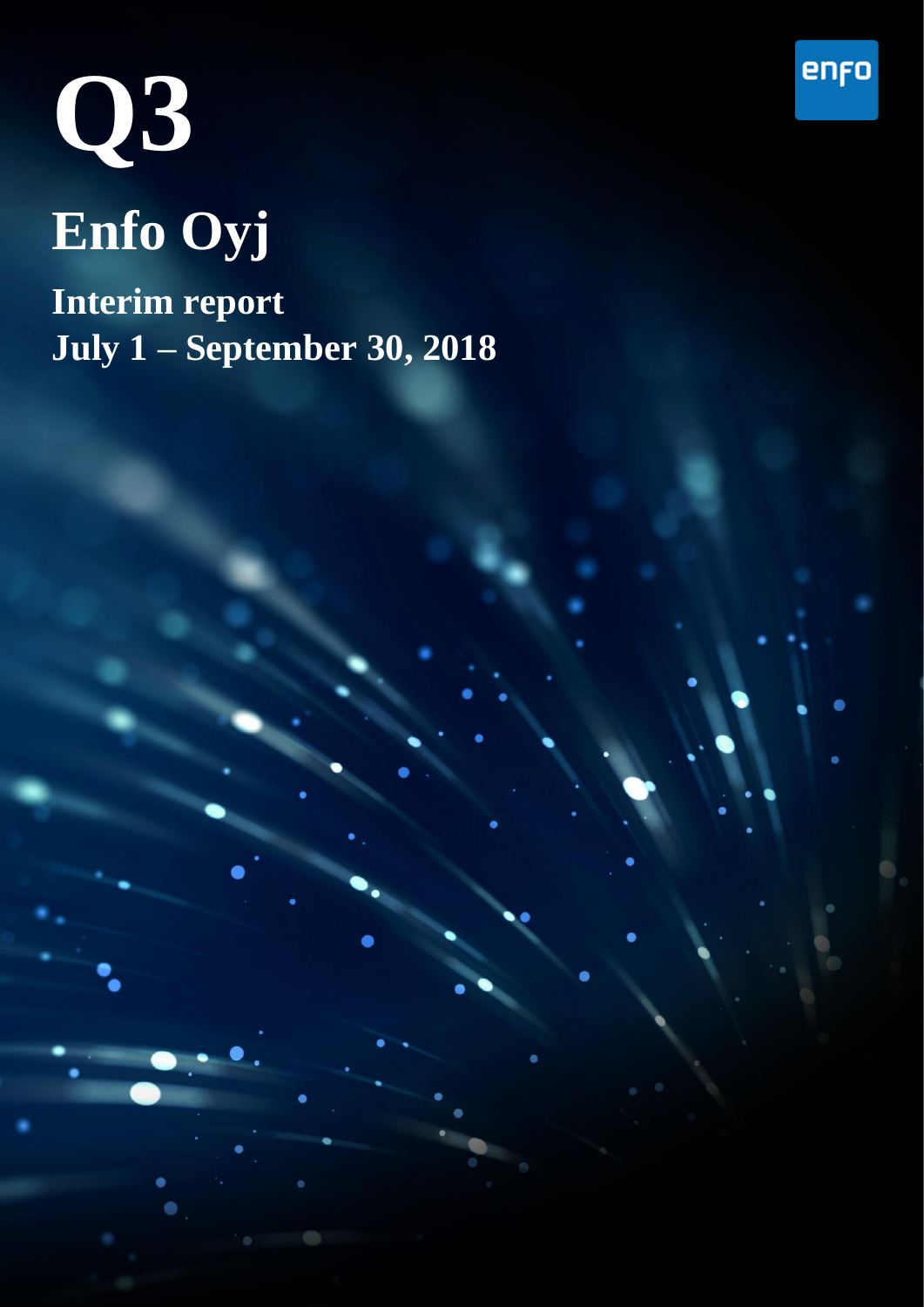# **ENFO GROUP'S INTERIM REPORT**

# **July 1 – September 30, 2018**

**Enfo Q3: Transition ongoing, significant improvement compared to last year, monthly volatility still challenging**

# **Key points of the interim report**

- Turnover was EUR 27.6 (28.8) million in July–September and EUR 92.3 (95.9) million for the period January–September. Focus for whole year 2018 has been on building a sustainable business foundation and profitability after a challenging year in 2017. This shift is advancing well in offering, leadership culture and structure, but monthly profitability development is still volatile.
- EBITDA was EUR 1.0 (-0.2) million in July–September and EUR 3.0 (1.4) million since the start of the year. Operating profit (EBIT) was EUR 0.0 (-1.4) million in July–September. EBITDA is expected to improve in Q4.
- Profit for the review period was EUR -0.3 (-1.8) million in July–September and EUR -1.8 (-3.5) million for January–September (2017 figures not including divested business).
- Earnings per share were EUR -0.5 (-3.2) in July–September and EUR -4.3 (-7.7) in January–September (2017 figures not including divested business).
- Cash flow from operating activities totaled EUR -0.1 (-0.4) million in July–September and EUR 1.5 (-1.4) million in January–September.
- At the end of September, Enfo Group employed a total of 882 (910) people.
- In Q3, Enfo implemented a revised management structure. The new structure supports Enfo's offering in enabling data-driven business transformation. The development of competence management advanced during the period and the competence acquisition team reached full operational capacity. Operational efficiency improved year-on-year, but the progress was not completely satisfactory throughout the period.

# **Outlook for 2018**

The Group's EBITDA is expected to increase in 2018 compared to 2017. The improvement is based on the enhancement of competence acquisition and management, development of offering, deepening of customer relations, as well as operational efficiency.

## **Risks and uncertainties**

Competition for experts is a major factor in terms of growth, and the main short-term risks are related to recruiting and efficient onboarding of employees. The internal capability to develop competence management, advance tools for maneuverability, and continue to execute renewed story, offering and structure is essential in the short-term. Enfo's growth in the long-term will be impacted by the markets' moves towards bringing together data assets, as well as the pace of the shift towards cloud.

## **CEO's review**

Seppo Kuula, Enfo Group's CEO, comments on the review period:

"In Q3 we implemented a new structure to be better equipped to support our customers' data-driven business transformation. Our four business areas – Data platforms, Information management, Applications and Care – respond to a market where connectivity is business-critical, cross-platform and omni-channel.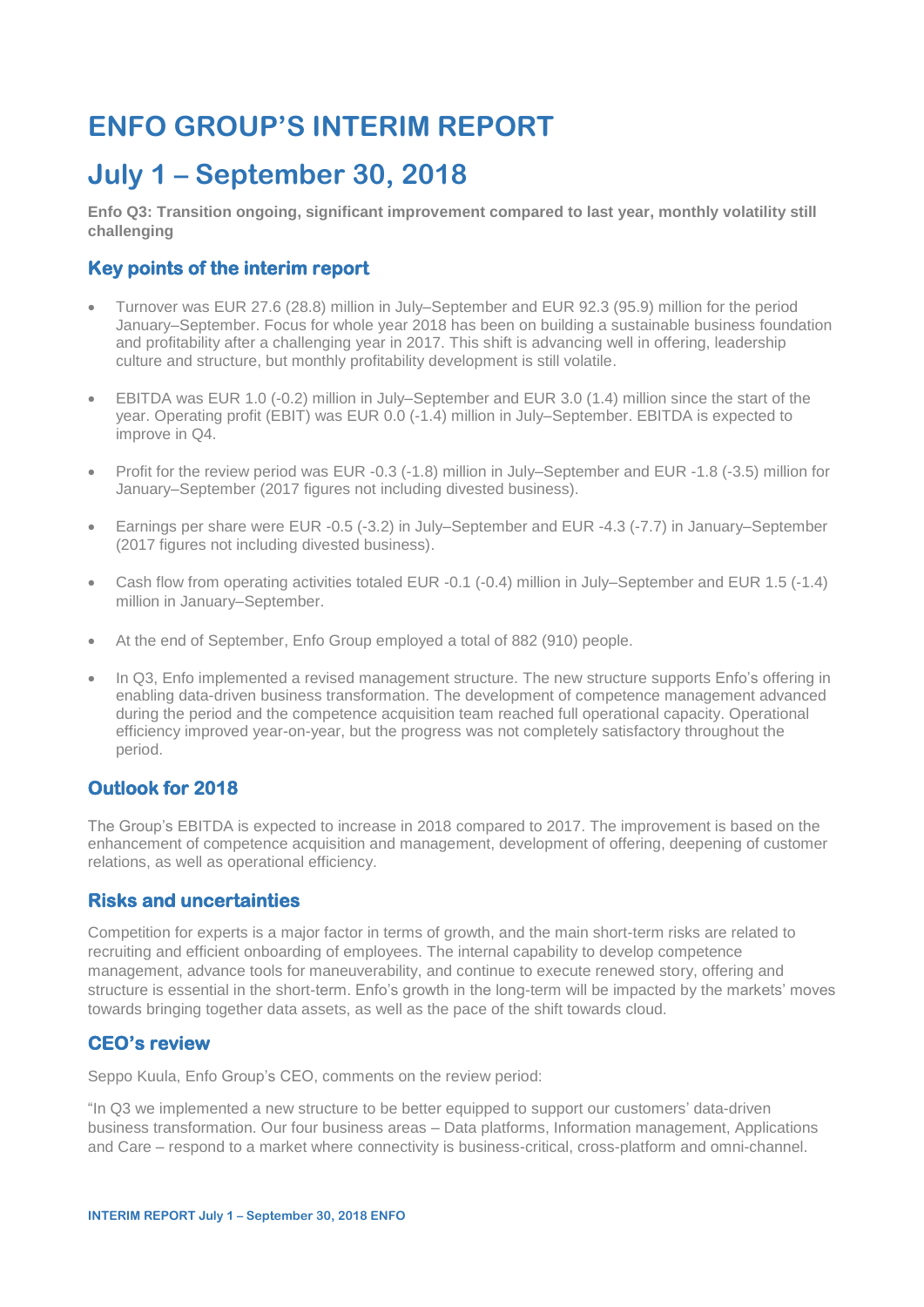This structural change followed the measures taken in H1 to strengthen our unified culture as well as evolve our shared story and offering towards competitive positioning. The business area Data platforms, headed by Nina Annila, provides the cross-platforms backbone for the management of data: data center, hybrid and public cloud platforms. Information management, headed by Sami Kähkönen, provides a holistic approach to managing and creating value from data in real-time intelligent ecosystems and handling exponentially increasing amounts of data. Applications, headed by Hans Sollerman, provides applications, digital services and integration with all leading technologies. Care, headed by Lars Aabol, is responsible for our care operations with top-notch customer support 24/7/365 irrespective of platform. In addition, a Tiger team, headed by Erik Brügge, works together with business areas as well as account management and sales to support data-driven digital solution creation, the cloud journey, co-creational business relations transformation as well as the humanization of technology.

During the period, we, together with our partly-owned subsidiary Zuite Business Consulting, investigated the possibilities of aligning our offerings around SAP on cloud. The cloud movement is massive: we see that in five years' time three to four out of five business-critical applications will be in the cloud and the rest in data centers, the ratio being the opposite today. What is more: the heart of data – enterprise resource planning (ERP) systems – will move to the cloud and here we want to be at the forefront enabling our customers' data-driven success. Only in the cloud can ecosystem data genuinely be brought together for business value.

We also started the process of bringing our financial processes and tools back in-house. This is a step towards common tools and processes throughout Enfo for a better navigation system to increase maneuverability. In Q4, tools to increase forward-looking transparency will be our focus. During the past quarter we have seen that although we are well on track with regards to a sustainable business foundation when it comes to offering, leadership culture and structure, monthly profitability development is still erratic.

Crucial for maneuverability is competence management. We are developing a competence management solution for aligning sales, business management, competence acquisition, and competence development. When ready, it will give us transparency to manage our business and competence acquisition based on market demand, providing operational excellence and competitive advantage. The development of competence management advanced during the period and will continue in Q4.

Our competence acquisition team is now fully operational and part of our People operations. In a challenging talent acquisition market, we have managed well to recruit experts. In addition, I am pleased to see that our indicators for both employee satisfaction as well as employee turnover are developing in the right direction.

Operational efficiency for the period improved year-on-year, however the progress was not completely satisfactory throughout the period. To correct this we need better alignment between sales and business areas as well as improved financial tools for forward-looking transparency supporting proactivity.

Towards the end of the year we will continue to focus on profitability, giving high priority to the development of tools and utilization rates. We will take measures to strengthen sales and business area alignment. We will also continue to work on our must-win battles towards 2020: a workplace to love; collaborative, integrated value creation; and to be the trusted partner."

#### **Turnover and result**

In the period July–September, Enfo Group's turnover decreased by 4.3%, compared to the corresponding period last year, to EUR 27.6 (28.8) million. The turnover for the period January–September was EUR 92.3 (95.9) million. EUR 12.3 million of the turnover for July–September was accrued in Finland and EUR 15.2 million in Sweden.

EBITDA was EUR 1.0 (-0.2) million in July–September and EUR 3.0 (1.4) million in January–September. The operating profit for the period July–September was EUR 0.0 (-1.4) million, representing -0.1% (-5.0%) of turnover. The corresponding figure since the start of the year was EUR 0.0 (-2.5) million, representing -0.1% (-2.6%) of turnover.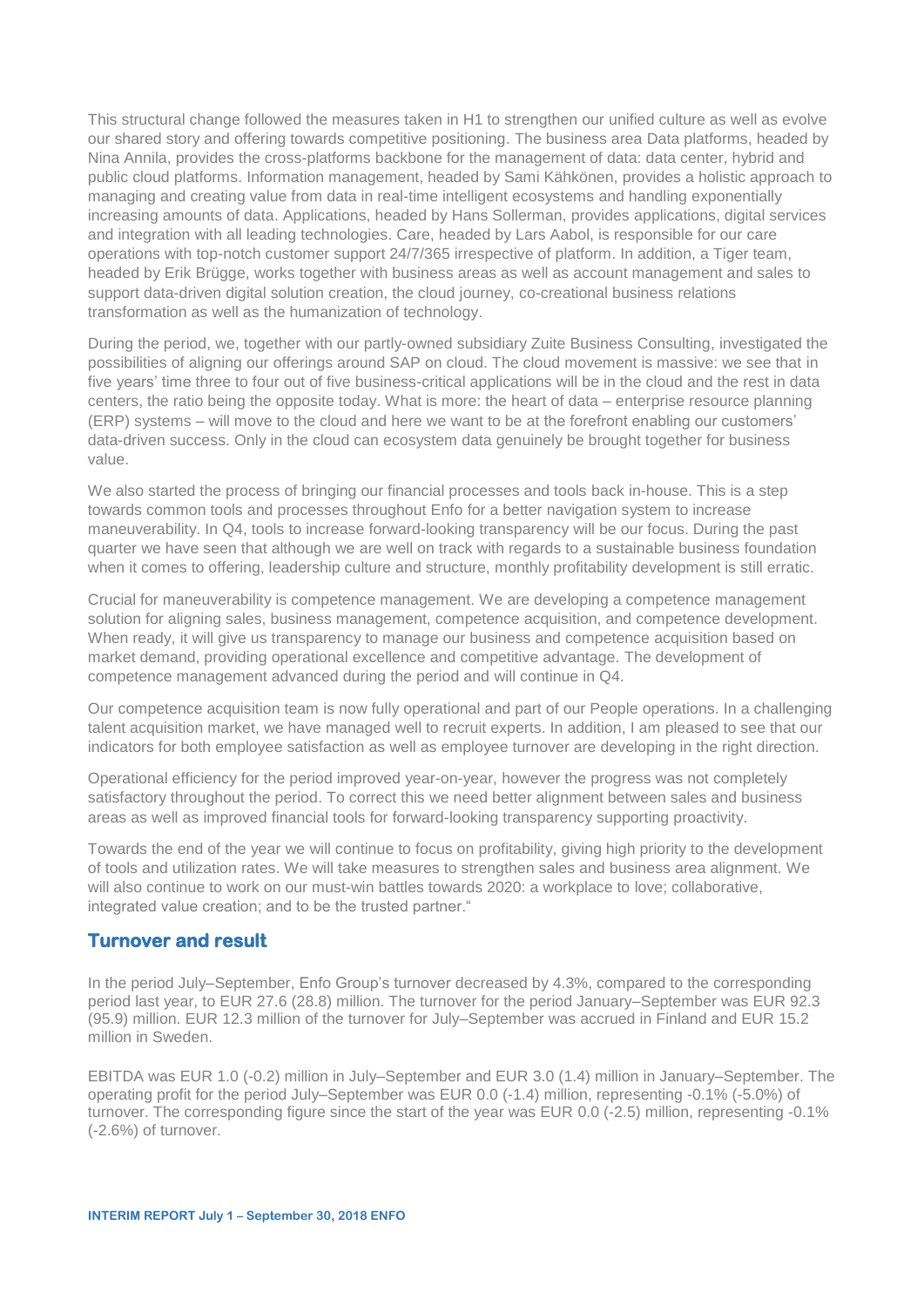Profit before taxes was EUR 0.0 (-1.7) million in July–September and EUR -1.3 (-3.4) million in January– September. The Group's net financing costs amounted to EUR 0.0 (0.3) million during Q3 and EUR 1.3 (0.9) million in January–September. Profit for the review period for continuing operations was EUR -0.3 (-1.8) million in July–September and EUR -1.8 (-3.5) million in January–September. Earnings per share were EUR -0.5 (-3.2) in July–September and EUR -4.3 (-7.7) in January–September for continuing operations.

### **Financing and investments**

Enfo's net investments totaled EUR 1.0 (0.7) million in July–September and EUR 1.9 (1.7) million in January–September. The company's equity ratio was 46.0% (47.2%) at the end of the review period. Interest-bearing net liabilities at the end of September amounted to EUR 31.9 (31.3) million and net gearing was 65.1% (55.7%). The Group is in breach of one of the covenants of its financiers' agreement requiring the Group's interest-bearing net liabilities/EBITDA to be less than 4.5, and thus the Group has classified the loans covered by the covenant as current liabilities in the Q3 interim report. The Group has received approval from its financiers for the covenant breach.

#### **Changes in the management team**

Nina Annila was appointed EVP, Data platforms, and member of the management team in August. Members of Enfo's management team at the end of the period were Seppo Kuula (CEO), Lars Aabol (EVP, Care), Nina Annila (EVP, Data platforms), Erik Brügge (EVP, Tiger team), Antti Hemmilä (General Counsel), Christian Homén (CFO), Sami Kähkönen (EVP, Information management), Henrik Norell (SVP, People operations), Hans Sollerman (EVP, Applications), Lina Tjerneld (EVP, Marketing and communications), and Andreas Wickell (EVP, Sales).

#### **Personnel**

In July–September, Enfo Group employed an average of 885 (920) personnel, the corresponding figure for January–September being 885 (919). At the end of September, the Group employed a total of 882 (910) personnel. During the period July-September, Enfo employed an average of 335 (323) people in Finland and 550 (596) in Sweden.

#### **Shares**

On September 30, 2018, Enfo Oyj had a total of 679,251 shares, of which Enfo held 13,386 treasury shares. The company has one series of shares, which has been incorporated to the book-entry account system maintained by Euroclear Finland Oy. The company's ten largest shareholders at the end of the period were: Osuuskunta KPY, Ilmarinen Mutual Pension Insurance Company, Rongo Cap Oy, the Gösta Serlachius Fine Arts Foundation, Seppo Kuula, Keskisuomalainen Oyj, Einari Vidgrén Oy, Lululemon Oy, Hannu Isotalo Oy and Kallax Oy. Osuuskunta KPY holds 83.56% of Enfo Oyj's shares.

#### **Timetable for financial reporting in 2018**

The interim report for Q3 is published on October 26, 2018. The financial statement bulletin for 2018 will be published on February, 27, 2019 and the Annual Report for 2018 on March 6, 2019.

#### **Accounting principles**

This interim report has been prepared using the same measurement and accrual principles as in the annual financial statements, but this interim report has not been prepared according to the IAS 34 standard.

Turnover as well as materials and services are adjusted (decreased) by applying IFRS 15 standards. The effects introduced by IFRS 15 were applied retrospectively. The effect in Q3//2017 was EUR 0.2 million and for the full year 2017 EUR 1.2 million.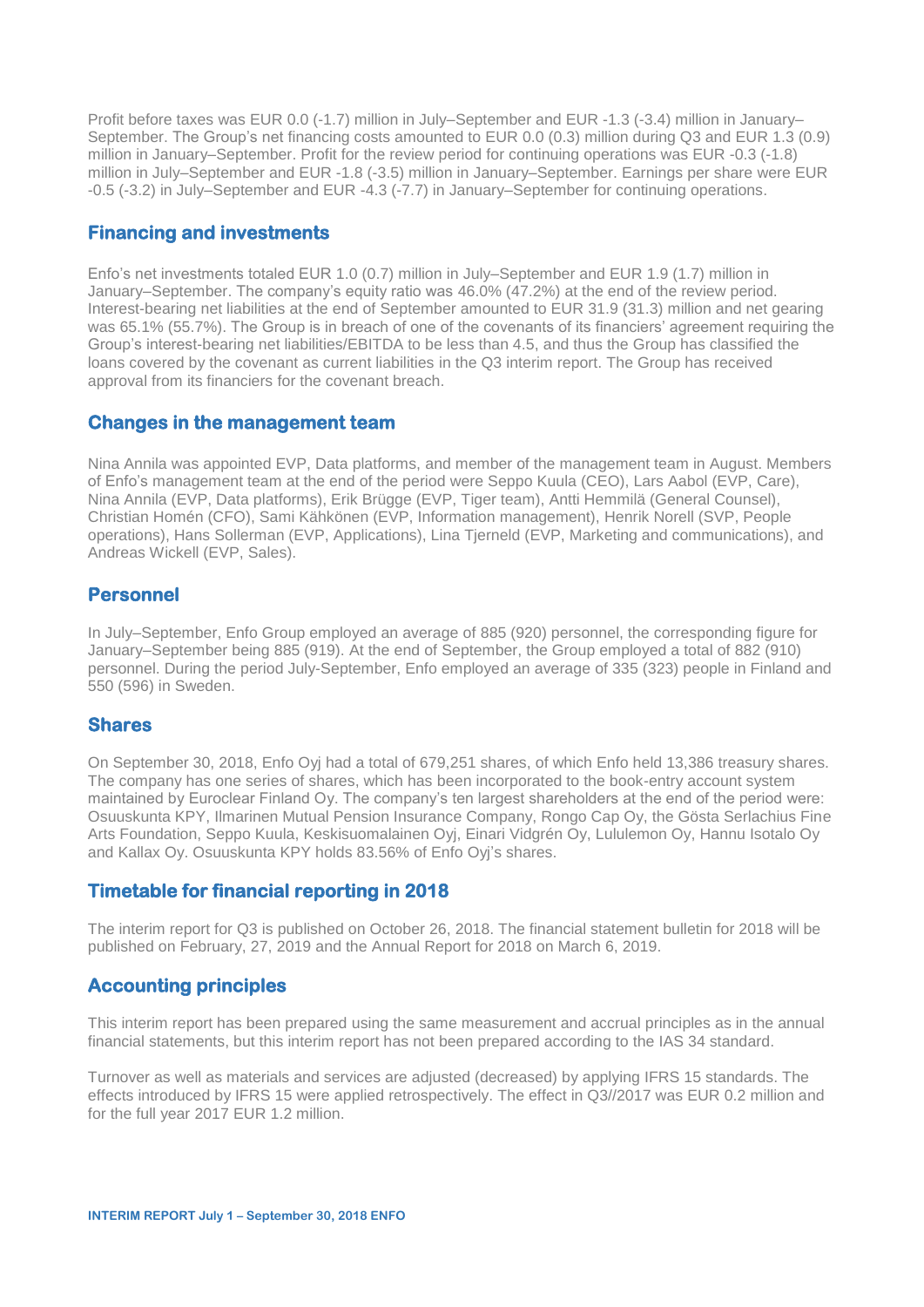The figures in the tables have been rounded to the nearest million euros so they may not add up to precise totals. The figures presented in the tables are unaudited.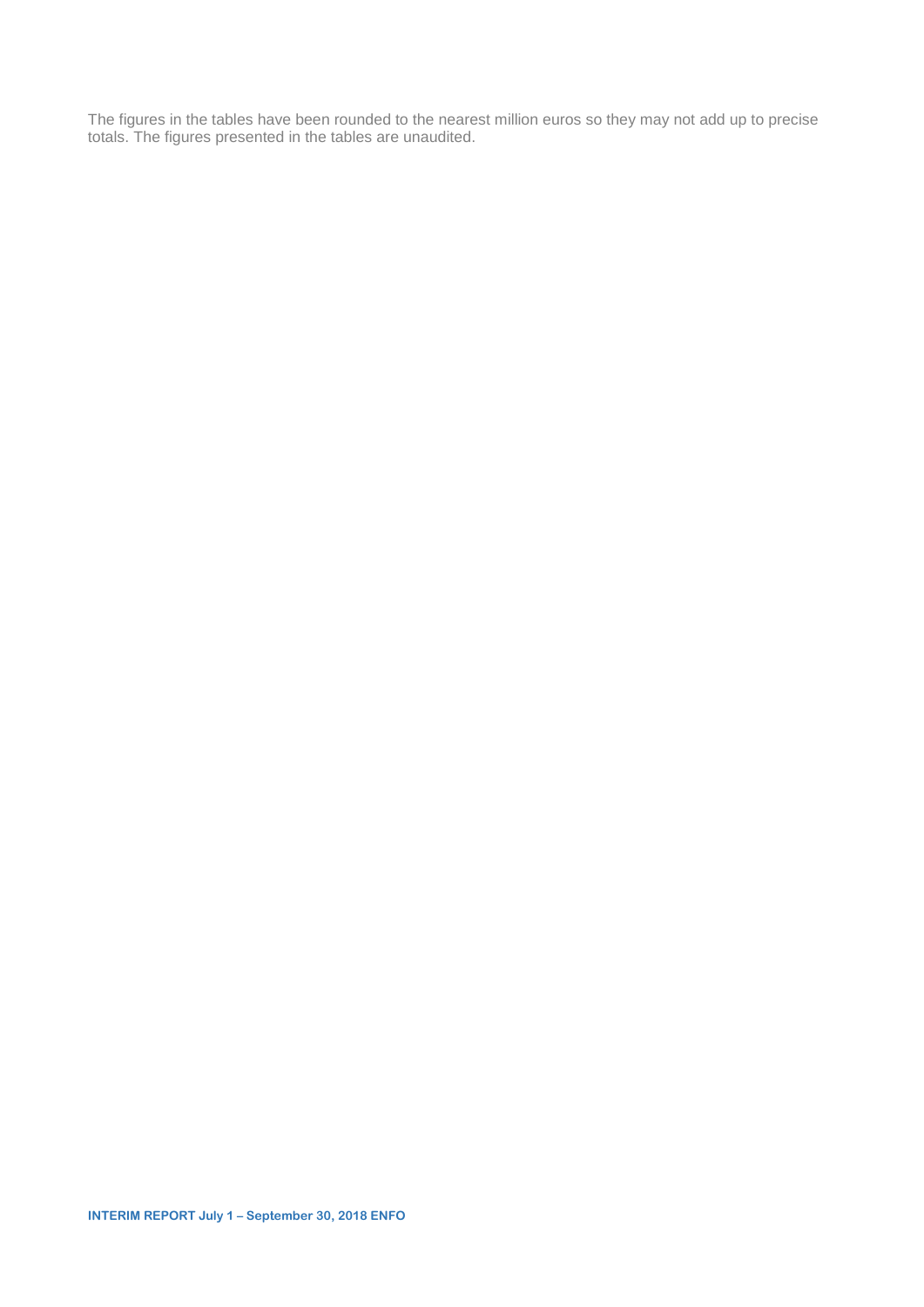#### **Consolidated income statement**

| <b>EUR million</b>                                |         |         |         | $1.7-30.9.2018$ $1.7-30.9.2017$ $1.1-30.9.2018$ $1.1-30.9.2017$ | 1.1-31.12.2017 |
|---------------------------------------------------|---------|---------|---------|-----------------------------------------------------------------|----------------|
| Turnover                                          | 27,6    | 28,8    | 92,3    | 95.9                                                            | 131,7          |
| Other operating income                            | 0,0     | 0,1     | 0,2     | 0,2                                                             | 0,0            |
| Materials and services                            | $-6,9$  | $-7,2$  | $-22,2$ | $-23,1$                                                         | $-31,7$        |
| Employee benefit expenses                         | $-15,5$ | $-18,2$ | $-53,6$ | $-58,8$                                                         | $-78,2$        |
| Depreciation, amortization and impairment         | $-1,0$  | $-1,2$  | $-3,1$  | $-3,9$                                                          | $-9,1$         |
| Other operating expenses                          | $-4,3$  | $-3,7$  | $-13,7$ | $-12.7$                                                         | $-17,9$        |
| Operating profit                                  | 0,0     | $-1, 4$ | 0,0     | $-2,5$                                                          | $-5,1$         |
| Financial income                                  | 0,5     | 0,1     | 1,6     | 0,3                                                             | 1,2            |
| Financial expenses                                | $-0,4$  | $-0,3$  | $-2,9$  | $-1,2$                                                          | $-2,1$         |
| Profit before taxes                               | 0,0     | $-1,7$  | $-1,3$  | $-3,4$                                                          | $-6,1$         |
| Income taxes                                      | $-0,3$  | $-0,1$  | $-0,4$  | $-0,1$                                                          | $-1,1$         |
| Profit for the period for continued operations    | $-0,3$  | $-1,8$  | $-1,8$  | $-3,5$                                                          | $-7,2$         |
| Profit for the period for discontinued operations | 0,0     | $-1,1$  | 0,0     | 15,5                                                            | 15,5           |
| Profit for the period                             | $-0,3$  | $-2,8$  | $-1,8$  | 12,0                                                            | 8,4            |
| Attributable to                                   |         |         |         |                                                                 |                |
| Ow ners of the parent company                     | $-0,4$  | $-3,2$  | $-2,9$  | 10.5                                                            | 6,6            |
| Non-controlling interests                         | 0,0     | 0,3     | 1,1     | 1,5                                                             | 1,8            |
| Earnings per share, continuing operations EUR     | $-0,5$  | $-3,2$  | $-4,3$  | $-7,7$                                                          | $-13,5$        |
| Earnings per share, EUR                           | $-0.5$  | $-4,8$  | $-4,3$  | 15,7                                                            | 9,9            |

#### **Consolidated comprehensive income statement including discontinued operations**

| <b>EUR million</b>                                                             |        |        | 1.1-30.9.2018 1.1-30.9.2017 1.1-31.12.2017 |
|--------------------------------------------------------------------------------|--------|--------|--------------------------------------------|
| Profit for the period                                                          | $-1,8$ | 12,0   | 8,4                                        |
| Exchange rate differences caused by net investments in<br>foreign subsidiaries | $-0,7$ | $-0.2$ | $-0,5$                                     |
| Other translation differences                                                  | 0,2    | 0,0    | $-0,1$                                     |
| Comprehensive income for the period                                            | $-2,3$ | 11,8   | 7,8                                        |
| Attributable to                                                                |        |        |                                            |
| Ow ners of the parent company                                                  | $-3.4$ | 10.3   | 6.1                                        |
| Non-controlling interests                                                      | 1.0    | 1.5    | 1.7                                        |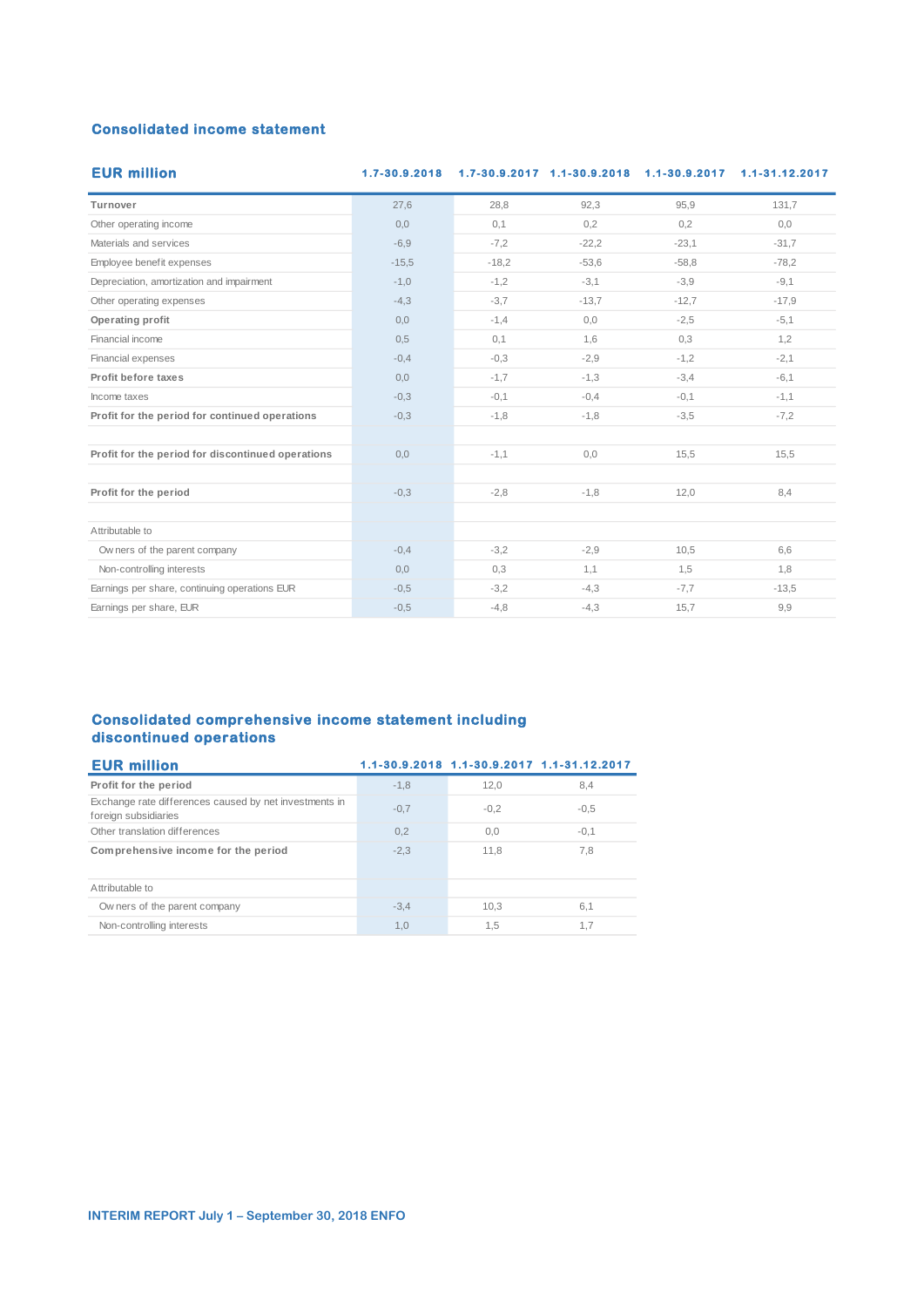## **Consolidated balance sheet**

| <b>EUR million</b>                                | 30.9.2018    | 30.9.2017    | 31.12.2017   |
|---------------------------------------------------|--------------|--------------|--------------|
| <b>Assets</b>                                     |              |              |              |
| Non-current assets                                |              |              |              |
| Tangible assets                                   | 2,9          | 3,8          | 3,5          |
| Goodw ill                                         | 67,4         | 75,4         | 69,5         |
| Other intangible assets                           | 4,6          | 5,4          | 5,3          |
| Available-for-sale investments                    | 0,1          | 0,1          | 0,1          |
| <b>Receivables</b>                                | 0,8          | 0,3          | 0,8          |
| Deferred tax assets                               | 1,5          | 1,4          | 1,6          |
| Total non-current assets                          | 77,3         | 86,5         | 80,8         |
|                                                   |              |              |              |
| <b>Current assets</b><br><b>Inventories</b>       | 0,0          | 0,1          | 0,0          |
| Trade receivables                                 |              |              | 25,3         |
| Other receivables                                 | 20,7<br>6,4  | 24,0<br>3,2  | 3,2          |
| Tax assets based on the period's taxable income   | 0,7          | 4,0          | 1,7          |
| Available-for-sale investments                    | 0,0          | 0,0          | 0,0          |
| Cash and cash equivalents                         | 1,7          |              |              |
| <b>Total current assets</b>                       |              | 1,9          | 1,9          |
|                                                   | 29,6         | 33,1         | 32,1         |
| Assets for discontinued operations                |              |              |              |
|                                                   |              | 1,9          |              |
| <b>Total assets</b>                               | 106,9        | 121,5        | 112,9        |
|                                                   |              |              |              |
| <b>Equity and liabilities</b>                     |              |              |              |
| Equity                                            |              |              |              |
| Share capital                                     | 0,3          | 0,3          | 0,3          |
| Share premium account                             | 0,0          | 0,0          | 0,0          |
| Other reserves<br>Retained earnings               | 25,6<br>22,0 | 26,1<br>28,3 | 25,4<br>25,1 |
| Total equity attributable to owners of the parent |              |              |              |
| company                                           | 47,9         | 54,7         | 50,8         |
| Non-controlling interests                         | 1,1          | 1,5          | 1,7          |
| <b>Total equity</b>                               | 49,0         | 56,3         | 52,5         |
|                                                   |              |              |              |
| Non-current liabilities                           |              |              |              |
| Interest-bearing liabilities                      | 1,2          | 20,4         | 11,5         |
| Other liabilities                                 | 0,4          | 1,4          | 0,9          |
| Deferred tax liabilities                          | 0,7          | 1,0          | 0,9          |
| Total non-current liabilities                     | 2,2          | 22,8         | 13,3         |
|                                                   |              |              |              |
| <b>Current liabilities</b>                        |              |              |              |
| Interest-bearing liabilities                      | 32,5         | 12,9         | 20,6         |
| Trade payables                                    | 5,4          | 4,9          | 6,0          |
| Other liabilities                                 | 17,8         | 22,8         | 20,5         |
| <b>Total current liabilities</b>                  | 55,7         | 40,6         | 47,1         |
| <b>Total liabilities</b>                          | 57,9         | 63,4         | 60,4         |
|                                                   |              |              |              |
| Liabilities for discontinued operations           |              | 1,8          |              |
| <b>Total equity and liabilities</b>               | 106,9        | 121,5        | 112,9        |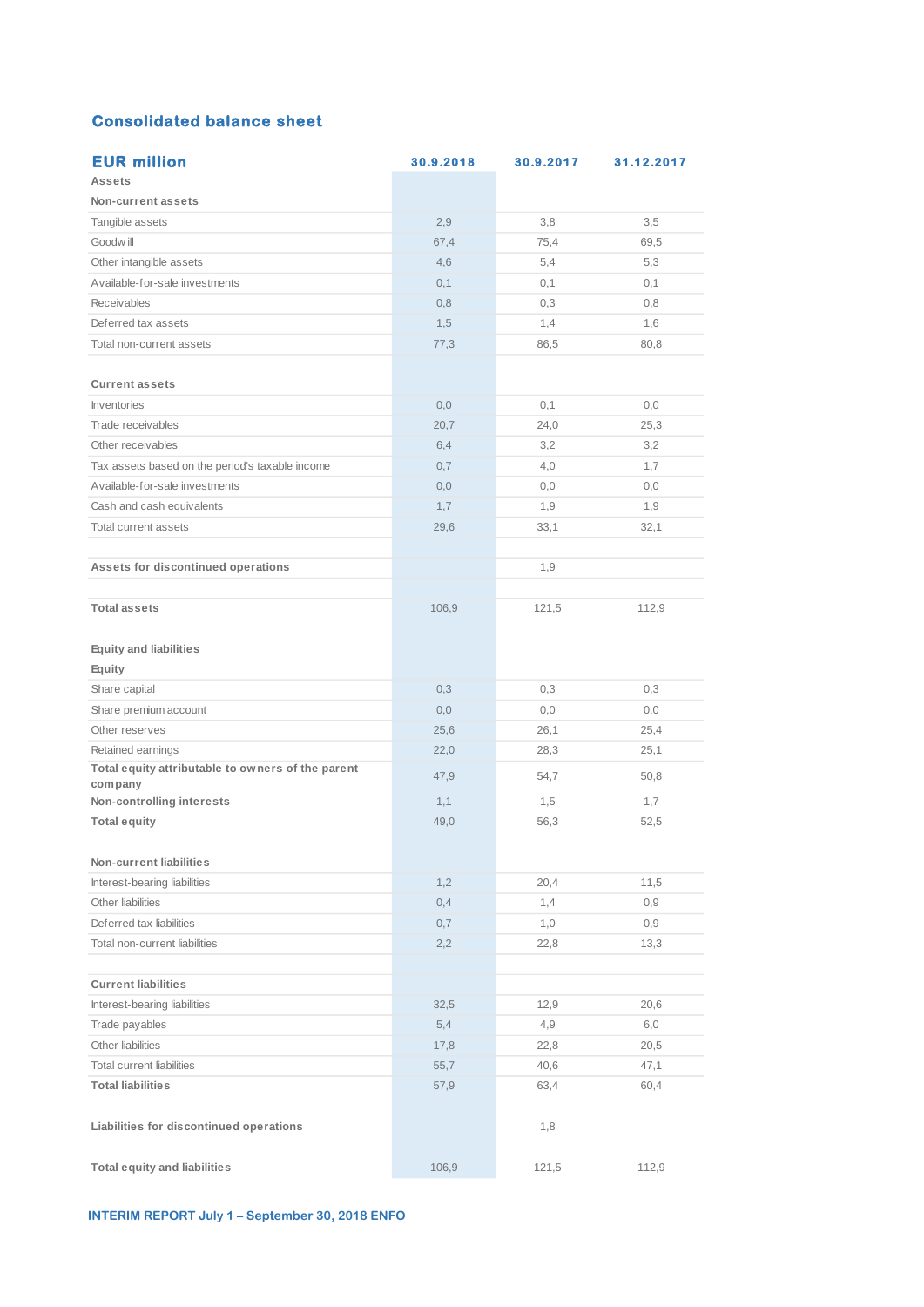# **Condensed statement of cash flows including discontinued operations**

| <b>EUR million</b><br>Cash flow from operations                                      | 1.1-30.9.2018 | $1.1 - 30.9.2017$ | 1.1-31.12.2017 |
|--------------------------------------------------------------------------------------|---------------|-------------------|----------------|
| Profit for the period                                                                | $-1,8$        | 12,0              | 8,4            |
| Adjustments to the profit for the period                                             | 4,8           | $-12.9$           | $-6,7$         |
| Change in w orking capital                                                           | $-0,2$        | 1,6               | 4,5            |
| Interest paid and received                                                           | $-0,7$        | $-0,6$            | $-0,8$         |
| Taxes paid                                                                           | $-0,6$        | $-1,5$            | $-1,5$         |
| Net cash flow from operations                                                        | 1,5           | $-1,4$            | 3,8            |
|                                                                                      |               |                   |                |
| Cash flow from investments                                                           |               |                   |                |
| Acquisition of subsidiaries less cash and cash equivalents on the<br>acquisition day | 0,0           | $-0,7$            | $-0,7$         |
| Investments in tangible and intangible fixed assets                                  | $-0.8$        | $-0,2$            | $-0.8$         |
| Sales of tangible and intangible fixed assets                                        | 0,0           | 0,0               | 0,1            |
| Investments: Investments accounted for using the equity method                       | 0,0           | 0,0               | $-2,4$         |
| Sale of subsidiary less cash and cash equivalents on the sale date                   | 0,0           | 19,6              | 19,0           |
| Loans issued                                                                         | 0,0           | 0,0               | $-0.5$         |
| Net cash flow from investment activities                                             | $-0,8$        | 18,8              | 14,8           |
|                                                                                      |               |                   |                |
| Cash flow from financing activities                                                  |               |                   |                |
| Changes in loans                                                                     | 2,9           | $-8,9$            | $-9.9$         |
| Changes in equity                                                                    | $-1,7$        | $-10,2$           | $-10,3$        |
| Repayment of financial leasing liabilities                                           | $-1,7$        | $-2,2$            | $-2,7$         |
| Net cash flow from financing activities                                              | $-0,6$        | $-21,3$           | $-23,0$        |
|                                                                                      |               |                   |                |
| Changes in cash and cash equivalents                                                 | 0,2           | $-3,9$            | $-4,4$         |
| Effect of exchange rate changes on cash and cash equivalents                         | $-0,4$        | $-0,1$            | $-0,2$         |
| Cash and cash equivalents at the beginning of the period                             | 1,9           | 5,0               | 5,0            |
| Cash of the discontinued operations at the beginning of the period                   | 0,0           | 1,5               | 1,5            |
| Cash of the discontinued operations at the end of the period                         | 0,0           | $-0,6$            | 0,0            |
| Cash and cash equivalents at the end of the period                                   | 1,7           | 1,9               | 1,9            |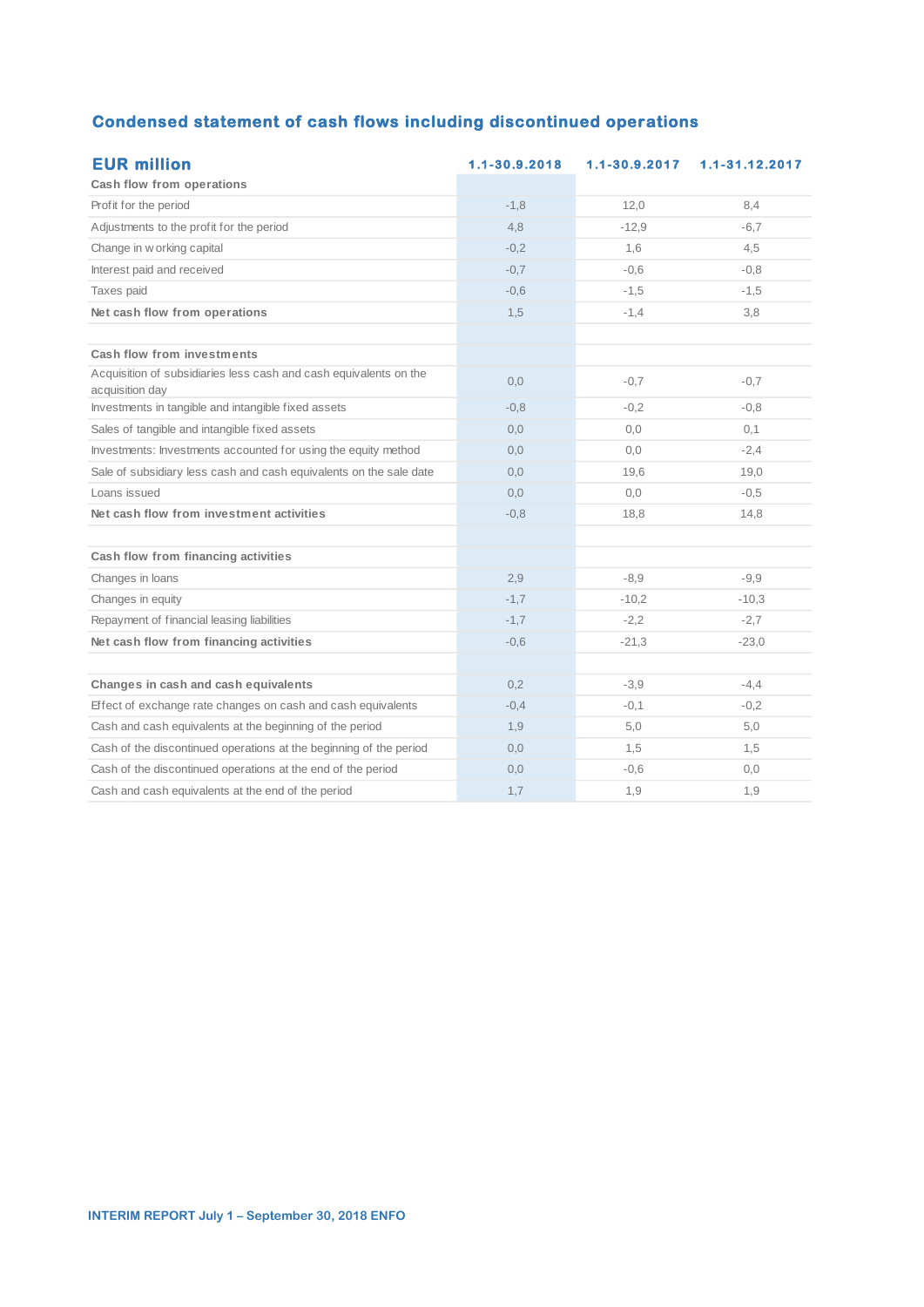#### **Changes in shareholders' equity**

| <b>EUR million</b>                                                        | <b>Share capital</b> | Share premium<br>account | Treasury shares | Translation<br>differences        | and other funds<br>Value change | Retained<br>earnings | Total        | Non-controlling<br><b>interests</b> | Total equity        |
|---------------------------------------------------------------------------|----------------------|--------------------------|-----------------|-----------------------------------|---------------------------------|----------------------|--------------|-------------------------------------|---------------------|
| Equity on 1 Jan 2017                                                      | 0,3                  | 13,3                     | $-0,1$          | 0,7                               | 8,0                             | 30,9                 | 53,0         | 1,9                                 | 54,9                |
| Profit/loss for the period                                                |                      |                          |                 |                                   |                                 | 10,5                 | 10,5         | 1,5                                 | 12,0                |
| Comprehensive income                                                      |                      |                          |                 |                                   |                                 |                      |              |                                     |                     |
| Other comprehensive<br>income items                                       |                      |                          |                 |                                   |                                 |                      |              |                                     |                     |
| Exhange rate differences caused by net investment in foreign subsidiaries |                      |                          |                 | $-0,2$                            |                                 |                      | $-0,2$       |                                     | $-0,2$              |
| Other translation differences                                             |                      |                          |                 | $-0,2$                            |                                 | 0,2                  | 0,0          | 0,0                                 | 0,0                 |
| Other comprehensive income                                                | 0,0                  | 0,0                      | 0,0             | $-0,3$                            | 0,0                             | 0,2                  | $-0,2$       | 0,0                                 | $-0,2$              |
| items for the period after taxes<br>Comprehensive income for the period   | $_{0,0}$             | $_{0,0}$                 | 0,0             | $-0,3$                            | $_{0,0}$                        | 10,6                 | 10,3         | 1,5                                 | 11,8                |
|                                                                           |                      |                          |                 |                                   |                                 |                      |              |                                     |                     |
| Transactions with owners                                                  |                      |                          |                 |                                   |                                 |                      |              |                                     |                     |
| Distributed dividends                                                     |                      |                          |                 |                                   | $-7,9$                          | $-0,7$               | $-8,5$       | $-1,8$                              | $-10,4$             |
| Share issue                                                               |                      |                          |                 |                                   | 0,9                             |                      | 0,9          |                                     | 0,9                 |
| Purchase of treasury shares                                               |                      |                          | $-0,2$          |                                   |                                 |                      | $-0,2$       |                                     | $-0,2$              |
| Sale of treasury shares                                                   |                      |                          | 0,0             |                                   |                                 |                      | 0,0          |                                     | 0,0                 |
| Redemption obligation                                                     |                      |                          |                 |                                   |                                 | $-0,8$               | $-0,8$       |                                     | $-0,8$              |
| Total transactions with owners                                            | 0,0                  | 0,0                      | $-0,1$          | $_{0,0}$                          | $-7,0$                          | $-1,5$               | $-8,6$       | $-1,8$                              | $-10,4$             |
| Transfers betw een items                                                  |                      | $-13,3$                  |                 |                                   | 25,1                            | $-11,7$              | 0,0          |                                     | 0,0                 |
| Equity on 30 September 2017                                               | 0,3                  | $_{0,0}$                 | $-0,3$          | 0,3                               | 26,1                            | 28,3                 | 54,7         | 1,5                                 | 56,3                |
|                                                                           | <b>Share capital</b> | Share premium<br>account | Treasury shares | <b>Translation</b><br>differences | and other funds<br>Value change | earnings<br>Retained | <b>Total</b> | Non-controlling<br><b>Interests</b> | <b>Total equity</b> |
| Equity on 1 Jan 2018                                                      | 0,3                  | 0,0                      | $-0,4$          | $-0,3$                            | 26,1                            | 25,2                 | 50,8         | 1,7                                 | 52,6                |
| Profit/loss for the period                                                |                      |                          |                 |                                   |                                 | $-2,9$               | $-2,9$       | 1,1                                 | $-1,8$              |
| Comprehensive income<br>Other comprehensive                               |                      |                          |                 |                                   |                                 |                      |              |                                     |                     |
| income items                                                              |                      |                          |                 |                                   |                                 |                      |              |                                     |                     |
| Exhange rate differences caused by net investment in foreign subsidiaries |                      |                          |                 | $-0,7$                            |                                 |                      | $-0,7$       |                                     | $-0,7$              |
| Other translation differences                                             |                      |                          |                 | $-0,7$                            |                                 | 0,9                  | 0,3          | $-0,1$                              | 0,2                 |
| Other comprehensive income                                                |                      | 0, 0                     | 0,0             | $-1,4$                            | 0, 0                            | 0,9                  | $-0,5$       | $-0,1$                              | $-0,6$              |
| items for the period after taxes                                          |                      |                          | $_{0,0}$        | $-1,4$                            |                                 |                      |              | 1,0                                 |                     |
| Comprehensive income for the period                                       | 0,0                  | $_{0,0}$                 |                 |                                   | $_{0,0}$                        | $-1,9$               | $-3,3$       |                                     | $-2,3$              |
| Transactions with owners                                                  |                      |                          |                 |                                   |                                 |                      |              |                                     |                     |
| Distributed dividends                                                     |                      |                          |                 |                                   |                                 |                      |              | $-1,7$                              | $-1,7$              |
| Share issue                                                               |                      |                          |                 |                                   | 0,7                             |                      | 0,7          |                                     | 0,7                 |
| Purchase of treasury shares                                               |                      |                          | $-0,7$          |                                   |                                 |                      | $-0,7$       |                                     | $-0,7$              |
| Redemption obligation                                                     |                      |                          |                 |                                   |                                 | 0,5                  | 0,5          |                                     | 0,5                 |
| Total transactions with owners                                            | 0,0                  | $_{0,0}$                 | $-0,7$          | $_{0,0}$                          | 0,7                             | 0,5                  | 0,4          | $-1,7$                              | $-1,3$              |
|                                                                           |                      |                          |                 |                                   |                                 |                      |              |                                     |                     |

|                                                                           | <b>Capital</b><br><b>Share</b> | premium<br>count<br>မ္ထ<br><b>Share</b> | shares<br>Treasury | Translation<br>differences | 븝<br>enge<br>Ē<br>ä<br>흥<br>흉<br>Value<br>g | Retained<br>earnings | Total  | Non-controlling<br><b>interests</b> | <b>Total equity</b> |
|---------------------------------------------------------------------------|--------------------------------|-----------------------------------------|--------------------|----------------------------|---------------------------------------------|----------------------|--------|-------------------------------------|---------------------|
| Equity on 1 Jan 2018                                                      | 0,3                            | 0, 0                                    | $-0,4$             | $-0,3$                     | 26,1                                        | 25,2                 | 50,8   | 1,7                                 | 52,6                |
| Profit/loss for the period                                                |                                |                                         |                    |                            |                                             | $-2,9$               | $-2,9$ | 1,1                                 | $-1,8$              |
| Comprehensive income                                                      |                                |                                         |                    |                            |                                             |                      |        |                                     |                     |
| Other comprehensive<br>income items                                       |                                |                                         |                    |                            |                                             |                      |        |                                     |                     |
| Exhange rate differences caused by net investment in foreign subsidiaries |                                |                                         |                    | $-0,7$                     |                                             |                      | $-0,7$ |                                     | $-0,7$              |
| Other translation differences                                             |                                |                                         |                    | $-0,7$                     |                                             | 0,9                  | 0,3    | $-0.1$                              | 0,2                 |
| Other comprehensive income                                                |                                | 0,0                                     | 0,0                | $-1,4$                     | 0,0                                         | 0,9                  | $-0.5$ | $-0,1$                              | $-0,6$              |
| items for the period after taxes                                          |                                |                                         |                    |                            |                                             |                      |        |                                     |                     |
| Comprehensive income for the period                                       | 0,0                            | 0, 0                                    | 0,0                | $-1,4$                     | 0,0                                         | $-1,9$               | $-3,3$ | 1,0                                 | $-2,3$              |
| Transactions with owners                                                  |                                |                                         |                    |                            |                                             |                      |        |                                     |                     |
| Distributed dividends                                                     |                                |                                         |                    |                            |                                             |                      |        | $-1,7$                              | $-1,7$              |
| Share issue                                                               |                                |                                         |                    |                            | 0,7                                         |                      | 0.7    |                                     | 0,7                 |
| Purchase of treasury shares                                               |                                |                                         | $-0,7$             |                            |                                             |                      | $-0,7$ |                                     | $-0,7$              |
| Redemption obligation                                                     |                                |                                         |                    |                            |                                             | 0.5                  | 0,5    |                                     | 0,5                 |
| Total transactions with owners                                            | 0,0                            | 0, 0                                    | $-0,7$             | 0,0                        | 0,7                                         | 0,5                  | 0,4    | $-1,7$                              | $-1,3$              |
| Equity on 30 September 2018                                               | 0,3                            | 0,0                                     | $-1,1$             | $-1,7$                     | 26,8                                        | 23,7                 | 47,9   | 1,1                                 | 49,0                |
|                                                                           |                                |                                         |                    |                            |                                             |                      |        |                                     |                     |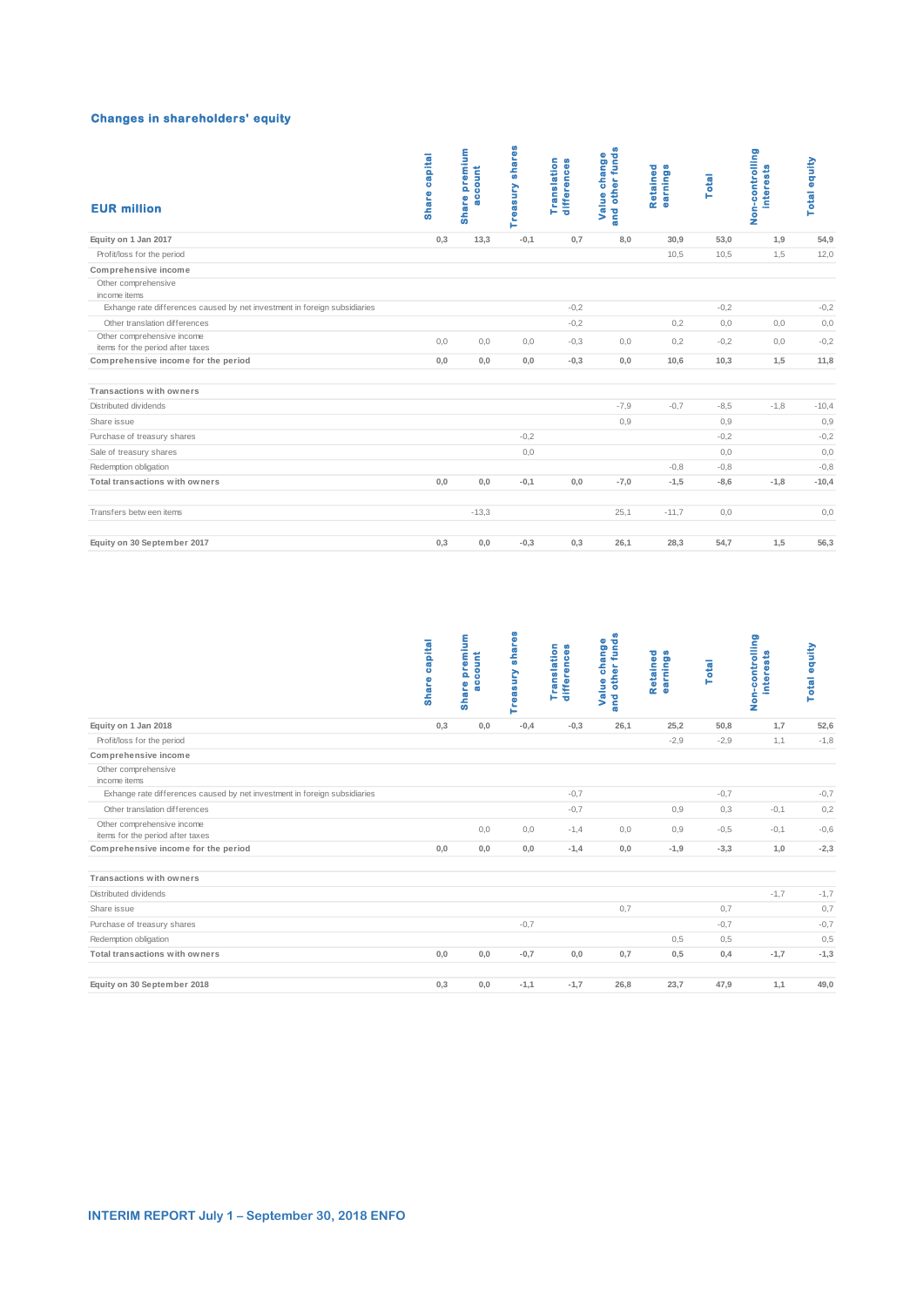| <b>Key figures, continued operations</b>          | 1.1-30.9.2018 | $1.1 - 30.9.2017$ | 1.1-31.12.2017 |
|---------------------------------------------------|---------------|-------------------|----------------|
| Turnover, EUR million                             | 92,3          | 95,9              | 132,9          |
| Operating profit, EUR million                     | 0,0           | $-2,5$            | $-5,1$         |
| % of turnover                                     | $-0,1$        | $-2,6$            | $-3,8$         |
| Profit before taxes, EUR million                  | $-1,3$        | $-3,4$            | $-6,1$         |
| % of turnover                                     | $-1,4$        | $-3,5$            | $-4,6$         |
| Profit for the period, EUR million                | $-1,8$        | $-3,5$            | $-7,2$         |
| % of turnover                                     | $-1,9$        | $-3,7$            | $-5,4$         |
| Earnings per share, continuing operations, EUR    | $-4,3$        | $-7,7$            | $-13,5$        |
| Earnings per share, discontinuing operations, EUR | 0,0           | 23,4              | 23,4           |
| Earnings per share, EUR                           | $-4,3$        | 15,7              | 9,9            |
| Return on investment, %                           | 2,5           | $-4,4$            | $-4,2$         |
| Return on equity, %                               | $-2,3$        | $-8,2$            | $-9,2$         |
| Equity ratio, %                                   | 46,0          | 47,2              | 46,6           |
| Net gearing, %                                    | 65,1          | 55,7              | 57,4           |
| Interest-bearing net debt, EUR million            | 31,9          | 31,3              | 30,1           |
| Equity per share, EUR                             | 71,9          | 82,1              | 76,2           |
| Average number of employees                       | 885           | 919               | 911            |
| Number of shares                                  | 679 251       | 670 349           | 670 349        |

# **Profit from discontinued operations**

| <b>EUR million</b>                         |     |        | 1.1-30.9.2018 1.1-30.9.2017 1.1-31.12.2017 |
|--------------------------------------------|-----|--------|--------------------------------------------|
| Turnover                                   | 0,0 | 6,6    | 6,6                                        |
| Expenses                                   | 0,0 | $-8,8$ | $-8,8$                                     |
| Profit before tax                          | 0,0 | $-2.2$ | $-2,2$                                     |
| Taxes                                      | 0,0 | $-0,1$ | 0,0                                        |
| Profit after taxes                         | 0,0 | $-2.3$ | $-2,3$                                     |
| Capital gain from subsidiaries after taxes | 0,0 | 18,5   | 17,8                                       |
| <b>Profit from discontinued operations</b> | 0,0 | 16,3   | 15,5                                       |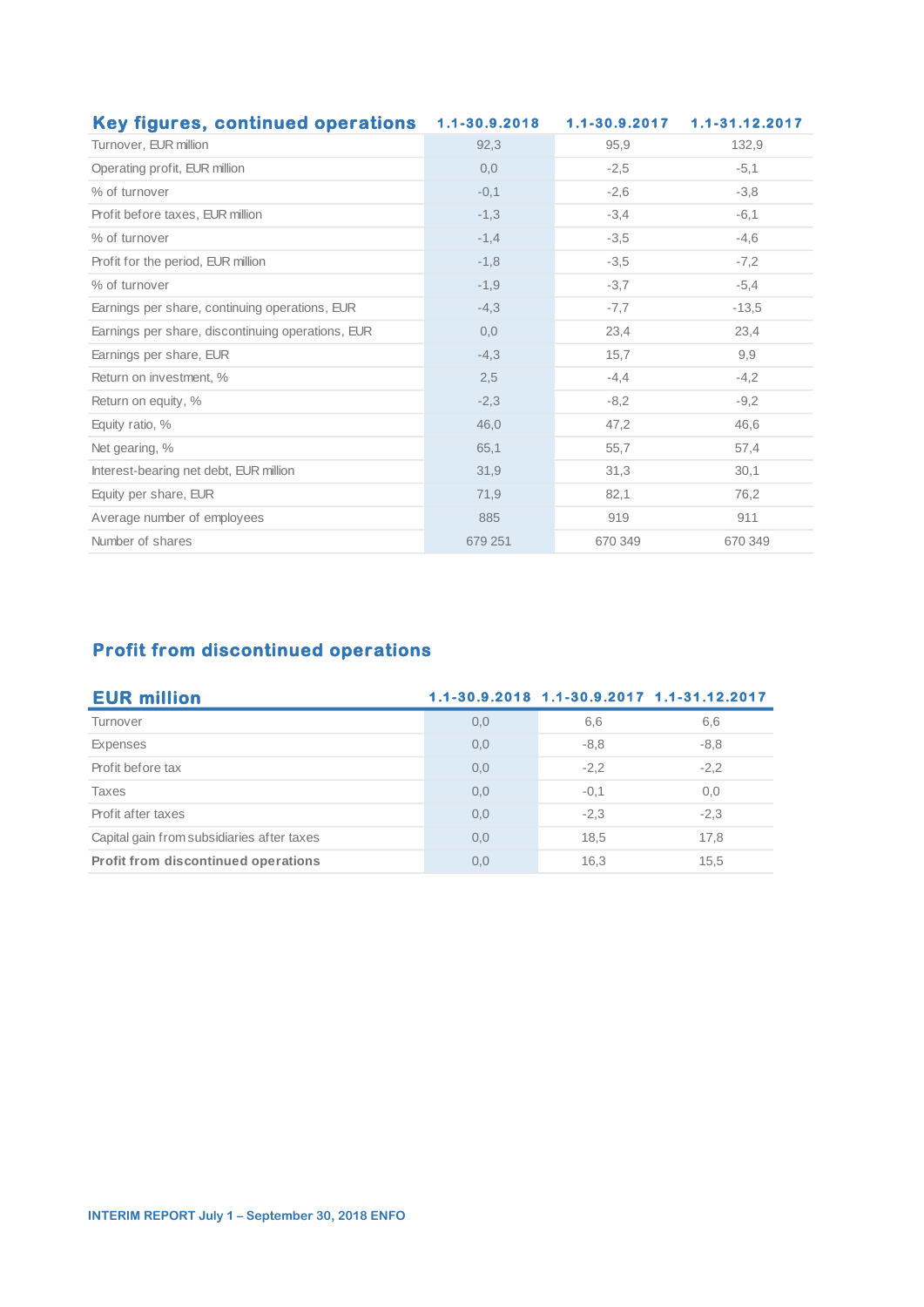# **Changes in tangible fixed assets**

| <b>EUR million</b>                                | $1.1 - 30.9.2018$ |        | $1.1 - 30.9.2017$ $1.1 - 31.12.2017$ |
|---------------------------------------------------|-------------------|--------|--------------------------------------|
| Carrying amount at the<br>beginning of the period | 3,5               | 4,4    | 4,4                                  |
| <b>Increases</b>                                  | 1.1               | 1.2    | 1,7                                  |
| Decreases                                         | $-0.1$            | 0,1    | $-0.3$                               |
| Depreciation and amortisation                     | $-1.6$            | $-1.8$ | $-2,3$                               |
| Carrying amount at the end of the period          | 2.9               | 3,9    | 3,5                                  |

# **Commitments and contingencies**

| <b>EUR million</b>         | 30.9.2018 | 30.9.2017 | 31.12.2017 |
|----------------------------|-----------|-----------|------------|
| Leasing liabilities        | 4,4       | 3,6       | 4,1        |
| Other rental liabilities   | 6,4       | 10,7      | 9,3        |
| Other contract liabilities | 0,2       | 0,4       | 0,3        |
| Bank guarantees            | 0,3       | 0,3       | 0,3        |
| Total other liabilities    | 11.3      | 15.0      | 14.0       |